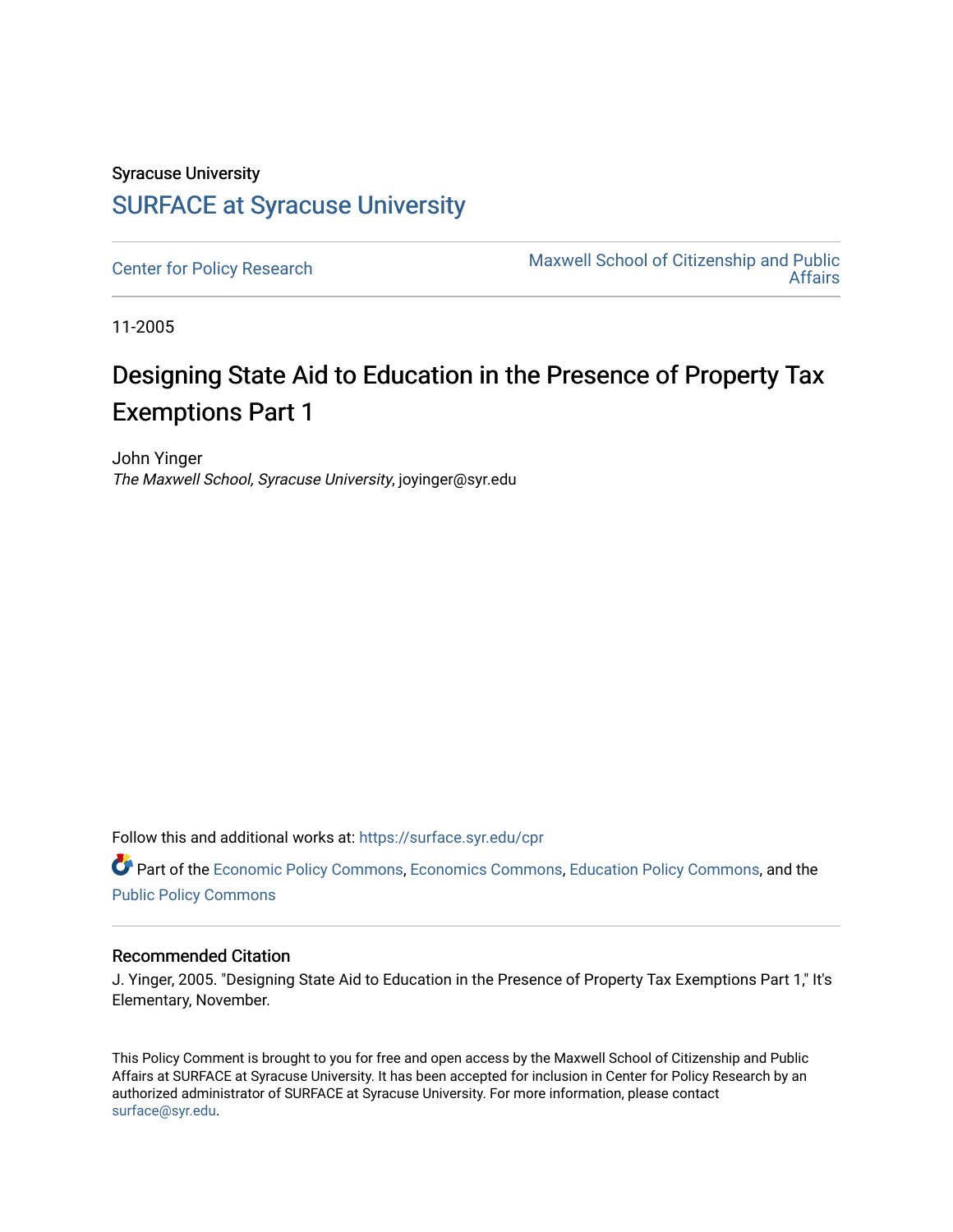It's Elementary

A Monthly Column by EFAP Director John Yinger November 2005

## **Designing State Aid to Education in the Presence of Property Tax Exemptions Part 1**

A state education finance system consists of local property taxes, state aid to education, and perhaps other revenue sources. Each of these components alters both the decisions made by local school districts and the across-district distributions of educational outcomes and tax burdens. Proposed changes to any component of this system should be evaluated in terms of their impact on the system as a whole.

A dozen states, including New York and New Jersey, have state-funded homestead exemptions for school property taxes. Because these homestead exemptions are paid for by the state, they serve as a type of state aid and should be considered part of the education finance system. Unfortunately, however, these exemptions generally undermine one of the key objectives of an education finance system, namely fairness across school districts.

Consider the case of the School Tax Relief program, STAR, in New York (which is discussed in my [June 2005 column\)](http://cpr.maxwell.syr.edu/efap/MONTHLY_COLUMN/June2005.htm). Because it does not apply to renters and because it gives larger exemptions in higher-wealth counties, STAR actually magnifies the education-finance disparities in New York State. As shown in Table 1, STAR savings per pupil are much higher in the wealthy downstate suburbs (\$1,395) than in New York City (\$320) or in the three large upstate cities (\$564).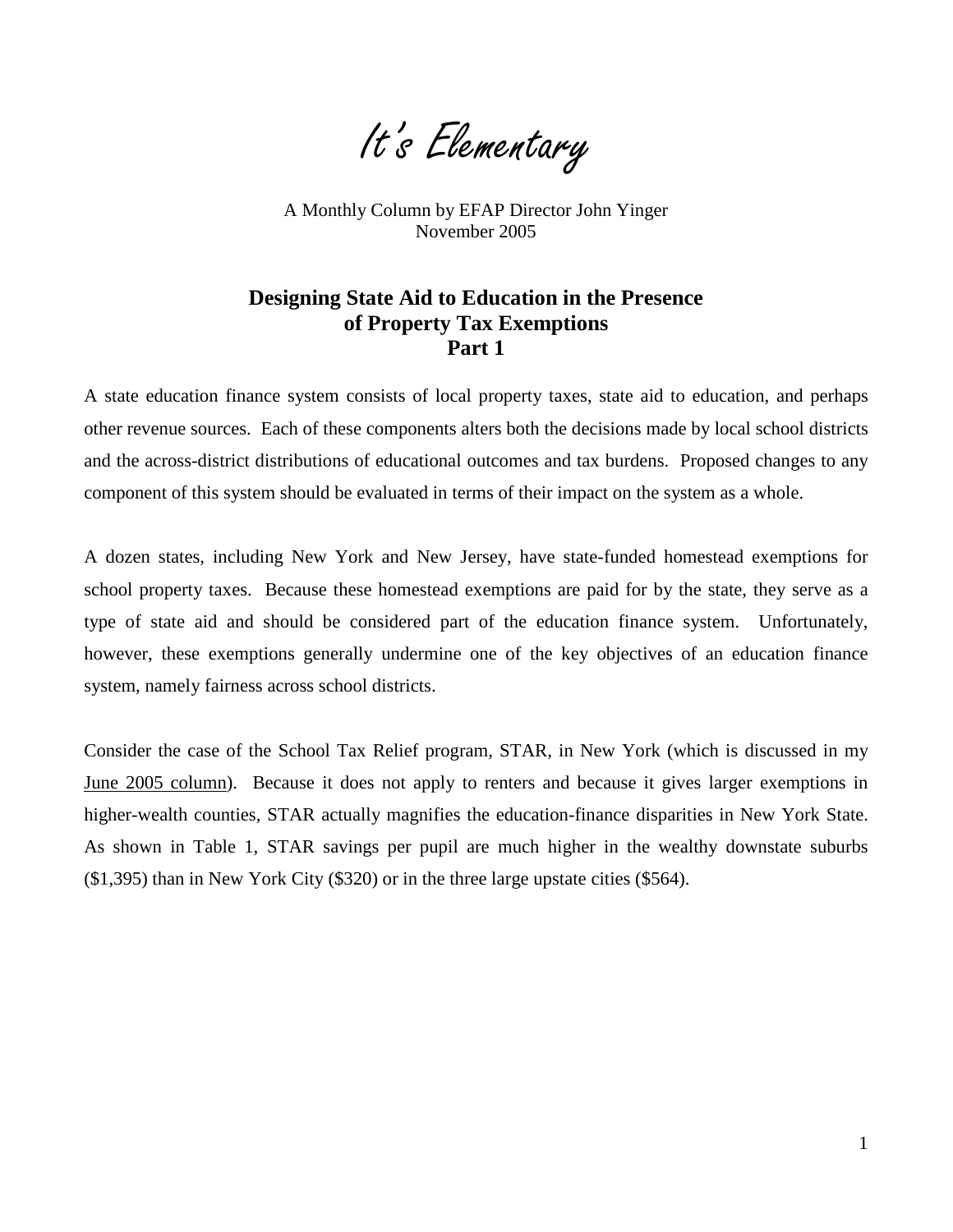| $1$ avit 1. STAR Savings I to 1 upil, 2001-2002 |                               |  |
|-------------------------------------------------|-------------------------------|--|
| Region                                          | <b>STAR Savings Per Pupil</b> |  |
| New York City                                   | \$320                         |  |
| Yonkers                                         | \$1,289                       |  |
| <b>Downstate Small Cities</b>                   | \$1,290                       |  |
| Downstate Suburbs                               | \$1,395                       |  |
| <b>Upstate Big Three</b>                        | \$564                         |  |
| <b>Upstate Small Cities</b>                     | \$916                         |  |
| <b>Upstate Suburbs</b>                          | \$1,048                       |  |
| <b>Upstate Rural</b>                            | \$816                         |  |
| <b>Average District</b>                         | \$1,055                       |  |

**Table 1: STAR Savings Per Pupil, 2001-2002** 

Source: Tae Ho Eom, William Duncombe, and John Yinger, 2005, "The Unintended Consequences of Property Tax Relief: New York State's STAR Program," Center for Policy Research [Working Paper No 71,](http://www-cpr.maxwell.syr.edu/cprwps/wps71abs.htm) Syracuse University, October.

The large, negative impact of a homestead exemption on the fairness of an education finance system could be eliminated if the associated state funding was recognized as a form of aid and integrated into the state aid formula. This column explains how this could be done.

States use many different formulas to provide education aid to their school districts. The most basic type of aid formula is called "foundation" aid. This type of formula is designed to ensure that every district has enough funding to provide a "foundation" level of spending. To meet this objective, each district's state aid is set equal to the difference between its foundation spending level and the amount of money the district is expected to raise on its own.

This approach is popular; 41 states distribute some of their aid, usually a large portion, through some type of foundation aid formula. Moreover, foundation aid formulas can be used to make sure that every school district has enough revenue to provide an "adequate" education, which is the focus of several recent state supreme court decisions, including one in New York. Not surprisingly, therefore, foundation aid programs have been a central component of recent education finance reforms in several states. (For more on foundation aid, see my [December 2004](http://cpr.maxwell.syr.edu/efap/MONTHLY_COLUMN/Dec2004.htm) and [January 2005](http://cpr.maxwell.syr.edu/efap/MONTHLY_COLUMN/Jan2005.htm) columns.)